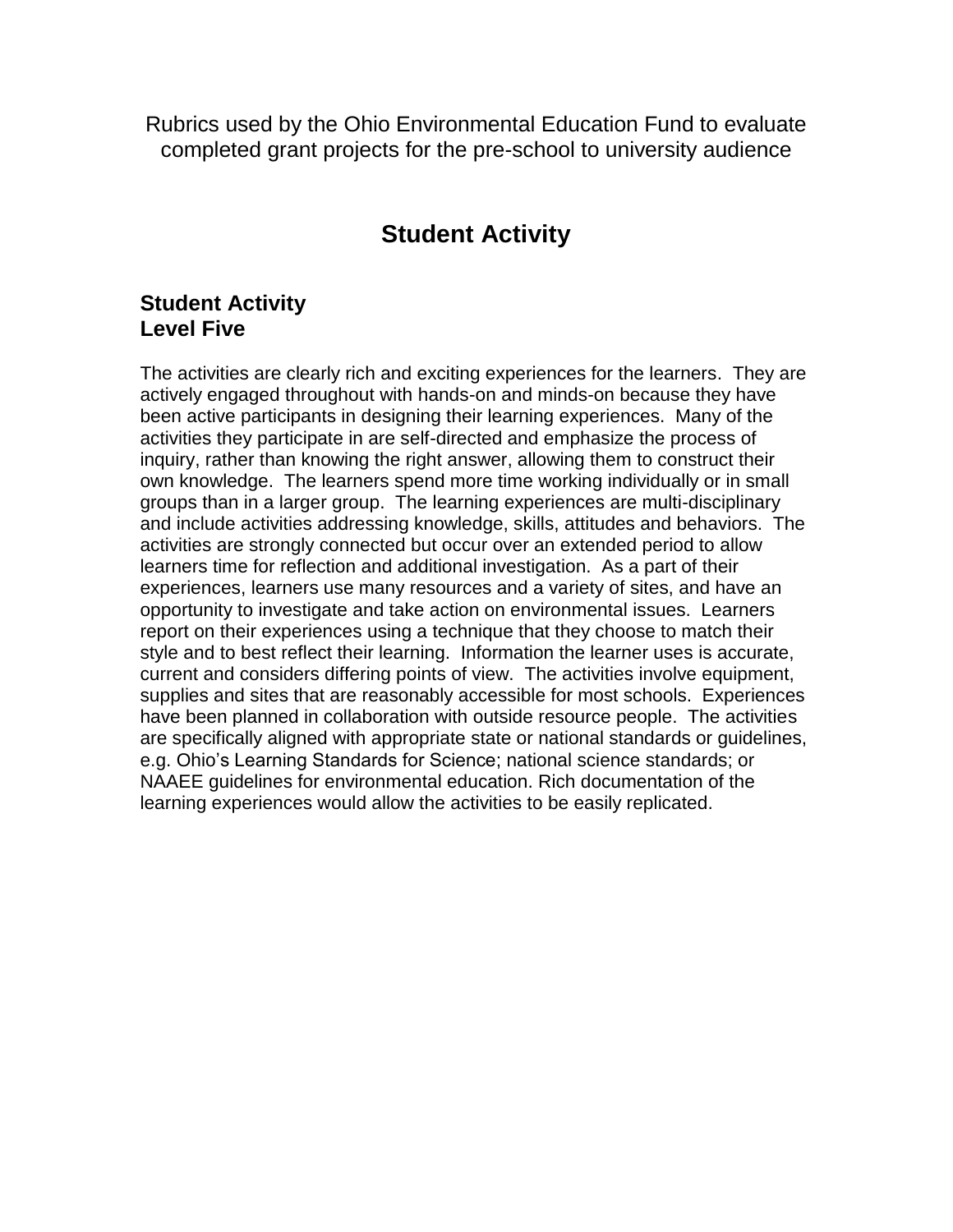## **Student Activity Level Four**

The learning experiences are innovative and engaging. Inquiry is emphasized with learners participating in the design of some aspects of the learning experiences. Active learning predominates, a variety of groupings are used, and the range of experiences is varied to meet the needs of students with different strengths and styles. An integrated and/or thematic approach is emphasized and activities can be connected to build toward broad concepts. Learners experience a variety of sites, both indoor and outdoor, and opportunities for involvement in environmental issues are suggested. A variety of assessment methods may be chosen by learners to report on their experiences. Information used by the learner is accurate, current, and considers differing points of view. The activities involve equipment, supplies and sites that are accessible for most schools. Some activities have been developed collaboratively by outside resource people. Documentation of the learning experience provides sufficient information for easy replication.

### **Student Activity Level Three**

The activities are solid environmental education. Active learning is emphasized and includes some choices students can make to personalize activities. A majority of the activities go beyond factual recall and challenge learners to explore questions without one right answer. Learners work at least as much of the time individually or in small groups as they do in large groups. An integrated and/or thematic approach is emphasized. The activities occur periodically over time but may not be strongly linked by a clear theme or central purpose. Learners are asked to report on their experiences. The information provided is accurate, current and considers differing points of view. Activities involve equipment, supplies and sites that are reasonably accessible for most schools. Documentation of the learning experiences provides sufficient information for replication.